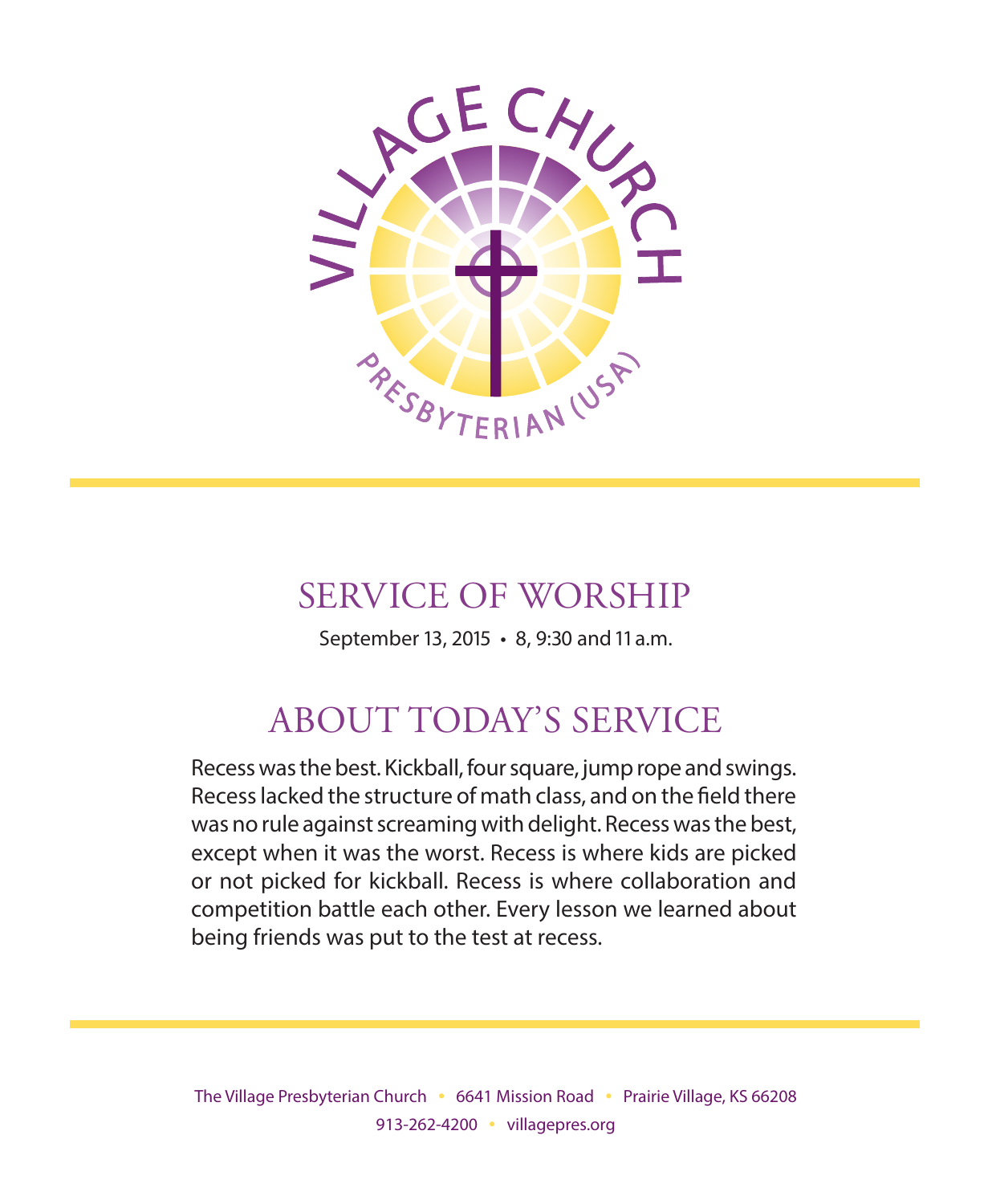## GOD'S PEOPLE GATHER

### Prelude

 Choral Introit *You Show Us the Path of Life* music: Bram Wayman; words: Psalm 16:11

> You show us the path of life. In your presence there is fullness of joy; in your right hand are pleasures forevermore.

Call to Worship Len Carrell

God does not need our praises. There are others with better words, more beautiful songs, and stronger faith. **God does not need our praises, but we need to praise God.**

So we come ready to worship, not expecting that this hour will change the world, **but daring to hope that this hour will change us.**  664-morning has broken.mus, Page 1

Be with us now, O God. **Reach into our hearts, and love us into life.**  Morning Has Broken d.<br>ts and love us into life

### \*Hymn *Morning Has Broken* 664 **BUNESSAN**  $\oint$  $\boldsymbol{9}$  $\overline{\cdot}$ 1 Morn-ing has 2 Sweet the rain's new 3 Mine is the  $\circ$   $\circ$   $\bullet$   $\bullet$   $\bullet$ sun - light! Mine is the morn - ing, bo bro - ken  $\operatorname{fall}$ fall  $\int \sin^{-1} x \sin x \, dx$  -  $\sin^{-1} x \sin x \, dx$  -  $\sin^{-1} x \sin x \, dx$ -ing has bro - ken like the first morn - ing; black- $\frac{\partial}{\partial t}$ . born of like the first black-bird has the & . . <sup>œ</sup> <sup>œ</sup> <sup>œ</sup> like the -"#\$ bird. on the -"#\$ grass. one one  $d$ ew - fall light light E E - den saw play! on the first grass. den saw —<del>———————————</del> **Example 1999.**<br>
For the first bird. Praise for the sing - ing! Praise for the<br>
following the first graves. Praise for the sweet ness of the water play! Praise r raise with  $e - ia - t$  ton, prai - fall on the first grass. Praise for the sweet-ness of the  $+$ e  $\overline{1}$  contracts the contract of  $\overline{1}$ la tion;  $\overline{p}$  $\frac{01}{1}$ ev light  $E$  - den saw play! Praise with  $e$  - la - tion; praise  $ev$  - ery the wet ery  $\overline{\phantom{a}}$   $\overline{\phantom{a}}$ - - - morn - ing! Praise for them, spring - ing fresh from the Word!<br>gar - den, sprung in com - plete - ness where God's feet pass.<br>morn - ing God's re - cre - a - tion of the new day! morn - ing,  $-$  ing, God's re  $-$  cre  $-$  a  $-$  tion  $\overline{\phantom{a}}$  d.  $\overline{\phantom{a}}$ fresh the new day!  $\overline{\phantom{a}}$  $\overline{\bullet}$ .  $\sqrt{9}$  $\frac{1}{\sqrt{1-\frac{1}{2}}\sqrt{1-\frac{1}{2}}\sqrt{1-\frac{1}{2}}\sqrt{1-\frac{1}{2}}}}$ 1  $\overline{\bullet}$  $\bullet$ has  $\overline{e}$   $\overline{e}$   $\overline{e}$   $\overline{e}$   $\overline{e}$   $\overline{e}$   $\overline{e}$   $\overline{e}$   $\overline{e}$   $\overline{e}$   $\overline{e}$   $\overline{e}$   $\overline{e}$   $\overline{e}$   $\overline{e}$   $\overline{e}$   $\overline{e}$   $\overline{e}$   $\overline{e}$   $\overline{e}$   $\overline{e}$   $\overline{e}$   $\overline{e}$   $\overline{e}$   $\overline{$  $\top$  $\overline{a}$ like the  $\overline{\phantom{a}}$  $\overline{\phantom{a}}$  .  $\overline{\phantom{a}}$  .  $\overline{\phantom{a}}$ morn ing;  $\overline{\phantom{a}}$  $\overline{\bullet}$  $\overline{\phantom{a}}$ - - - -  $\oint e^{i\omega t}$ spo - ken Em Am Em F  $\overline{c}$ .  $\overline{c}$   $\overline{c}$   $\overline{c}$  $\begin{array}{ccc} \circ & \circ & \bullet & \bullet \end{array}$ of & . . <sup>œ</sup> <sup>œ</sup> <sup>œ</sup> Praise for them, spring ing - -  $\overline{A}$  $r_{\text{ring}}$  - ing fresh from the Word! of G Am Great Ann an Dùbhlachd ann an 1970.<br>Gallaig an Dùbhlachd ann an 1971 an Dùbhlachd ann an 1971 ann an 1972 ann an 1972 an 1972 ann an 1972 ann an 1 C  $\ddot{a}$ 1 2  $\overline{\phantom{a}}$  $\overline{\phantom{0}}$  $\bullet$ ing  $\overline{\phantom{a}}$ has new  $\overline{\rho}$  $\pm$  $\overline{P}$ sun  $\overline{\bullet}$ lit  $\overline{\phantom{a}}$  $\overline{\phantom{a}}$  $\equiv$ ا Morning<br>E<br>E heav  $\overline{a}$ .  $\overline{ }$ ing;  $\overline{\phantom{a}}$  $\overline{1}$  $\overline{\phantom{a}}$ bird  $\overline{\ }$ has - -  $\overline{\phantom{a}}$   $\overline{\phantom{a}}$   $\overline{\phantom{a}}$   $\overline{\phantom{a}}$   $\overline{\phantom{a}}$   $\overline{\phantom{a}}$   $\overline{\phantom{a}}$   $\overline{\phantom{a}}$   $\overline{\phantom{a}}$   $\overline{\phantom{a}}$   $\overline{\phantom{a}}$   $\overline{\phantom{a}}$   $\overline{\phantom{a}}$   $\overline{\phantom{a}}$   $\overline{\phantom{a}}$   $\overline{\phantom{a}}$   $\overline{\phantom{a}}$   $\overline{\phantom{a}}$   $\overline{\$  $\&$  . . . spo ken like  $\bullet$  $\overline{\bullet}$ . . œ œ œ  $\sigma$ .  $\overline{\phantom{a}}$ Praise  $\bullet$ the G C . . <sup>œ</sup> <sup>œ</sup> <sup>œ</sup> sing ing! Praise  $\bullet$  $\overline{\bullet}$ - -  $\bigcirc$  . . . . . morn - ing!  $\overline{Q}$  $\frac{1}{\sigma}$ .  $\frac{1}{\sigma}$ .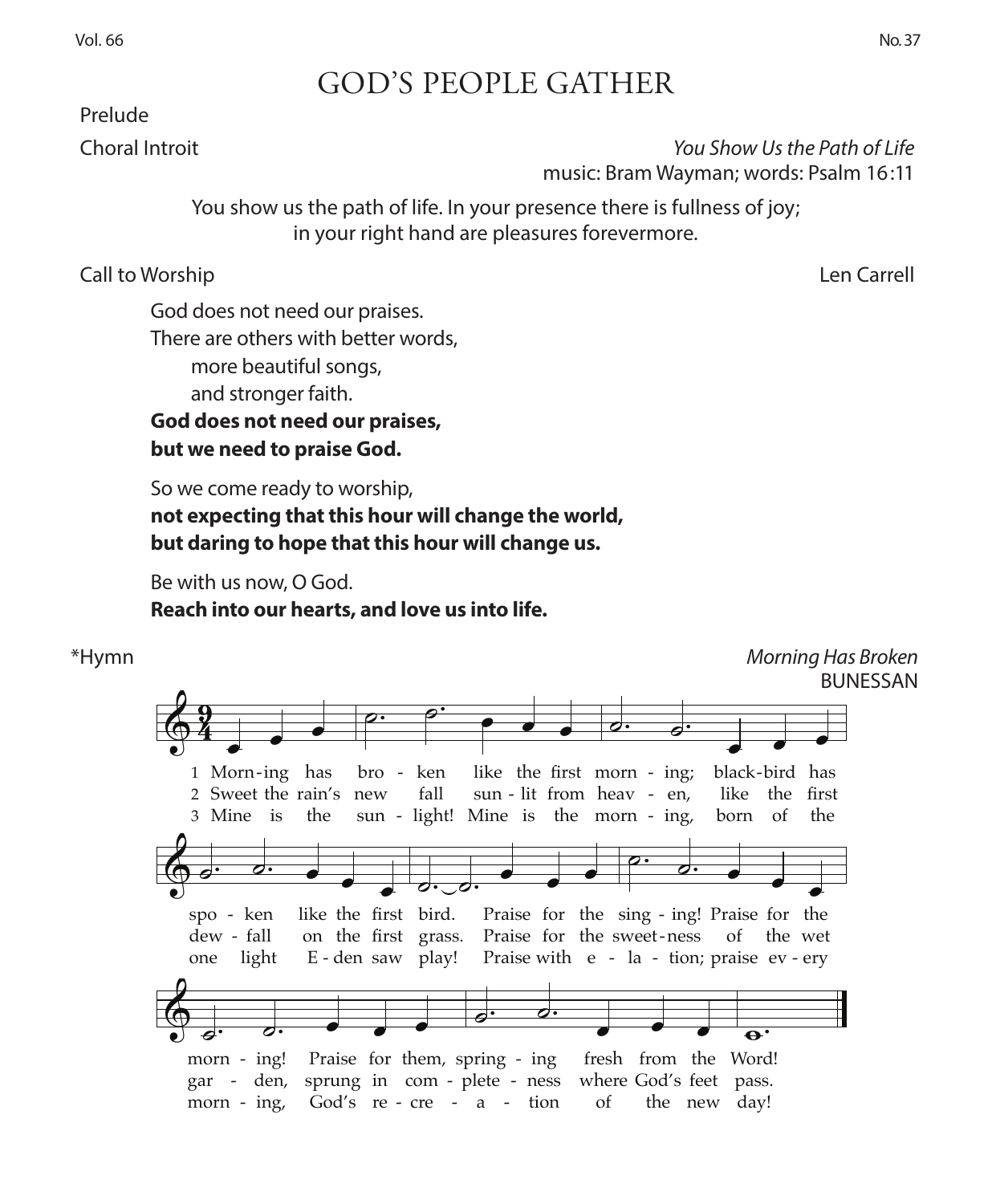\*Prayer of Confession

**Gracious God, The playground, and life itself, can be so noisy that sometimes we lose track of one another. Forgive us when we overlook the most vulnerable among us: those who are chosen last, those too afraid to join in at all, those on the receiving end of taunts and stares, those excluded by make-believe rules or actual regulations. Heal the brokenness in us that allows us to witness these things without interceding. Give us courage to accompany those who need a friend. Remind us that mercy is love's second name.** (Silent prayer) 155-raise a song-753.mus, Page 1

\*Assurance of God's Grace 155

\*Response *Raise a Song of Gladness* JUBILATE DEO  $\delta^*$  $\frac{2}{3}$ <u>ջ</u>  $\overline{\phantom{a}}$  $\overline{\cdot}$   $\overline{\cdot}$ *Ju bi la te De o - - - - - ra.* Raise a song of glad ness, - - \*  $\overline{\phantom{a}}$ Œ \*  $\overline{\phantom{a}}$  $\overline{\cdot}$   $\overline{\cdot}$ *om nis ter* peo ples of the earth.  $\overline{\phantom{0}}$ *-*  $6 +$  $\qquad \qquad \bullet$ Christ has come, *Ser* - *vi* - *te*  $\bullet$   $\bullet$   $\circ$ bring-ing peace, joy to ev -*Do mi no* œ œ œ œ joy *in* to ev-ery heart. *lae ti ti - - - - a. - - -* **<u></u>**  $6 +$  $\overrightarrow{e}$ Al - le - lu - ia, *Al le lu ia, al le lu ia, - - - - - - a! - -*  œ  $\overrightarrow{e}$   $\overrightarrow{e}$ - le - lu - ia, al - le - lu - ia, joy to ev œ œ œ œ joy to ev-ery heart! *in lae ti ti*  $\overline{\phantom{0}}$  $6 +$  $\overrightarrow{e}$ Al - le - lu - ia*, Al le lu ia, al le lu ia, in lae ti ti - - - - - - a! - -*  œ  $\qquad \qquad \bullet$ - le - lu - ia, al - le - lu - ia, joy to ev œ œ œ œ joy to ev-ery heart!  $\overline{\mathbf{o}}$ Raise a Song of Gladness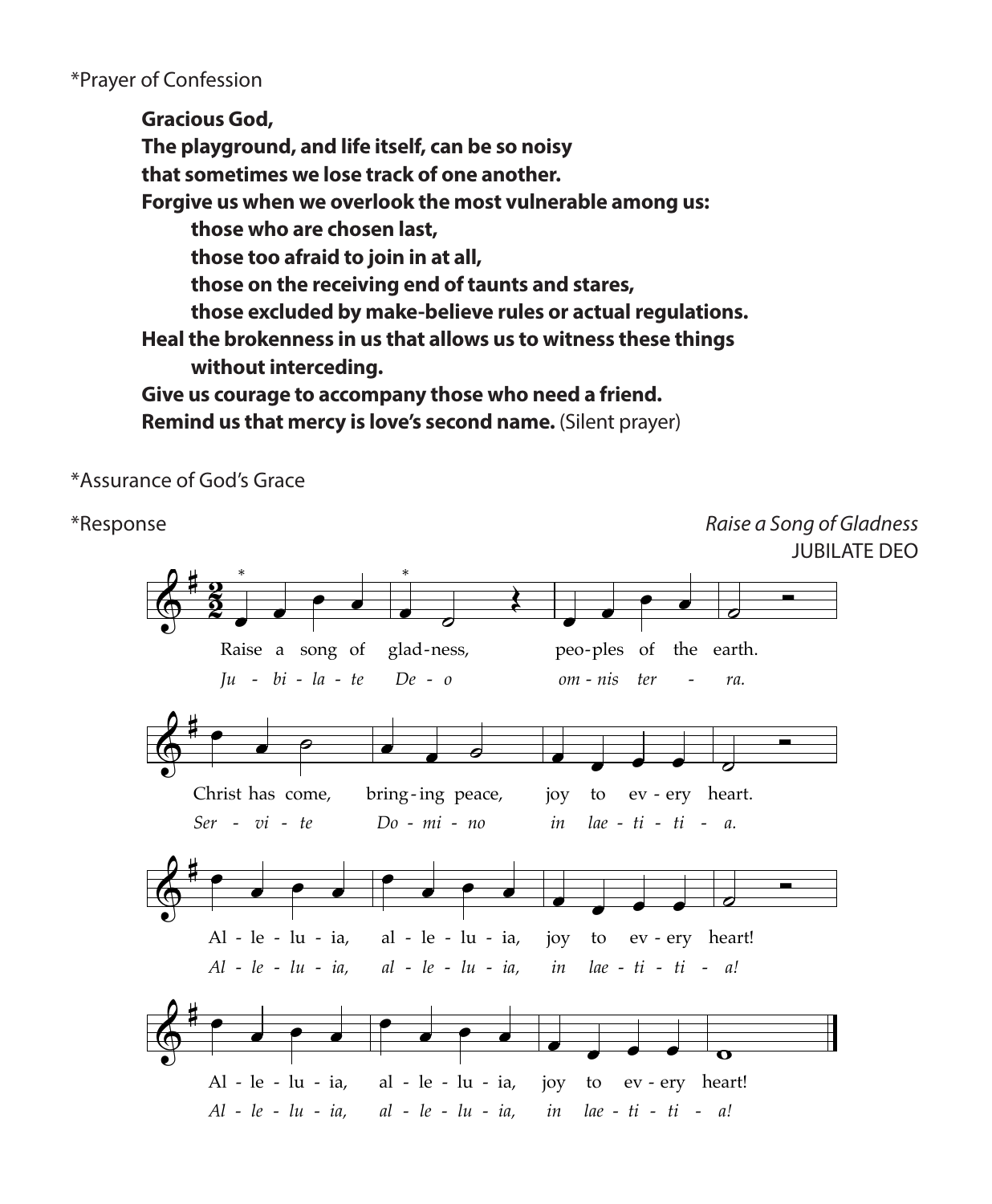\*Passing of the Peace

Words of Welcome

Why Village Matters Village Signature Mission 2016: DeLaSalle Education Center

# PROCLAMATION OF THE WORD

 Call to Prayer *Calm to the Waves* CALM SEAS Calm to the Calm to the Calm to the Calm to the Calm to the Calm to the Calm to the Calm to the Calm to the Ca



Prayers of the People and the Lord's Prayer

Our Father, who art in heaven, hallowed be thy name<mark>.</mark> Thy kingdom come, thy will be done, on earth as it is in heaven. **Give us this day our daily bread; and forgive us our debts, as we forgive our debtors; and lead us not into temptation, but deliver us from evil.**

 **For thine is the kingdom and the power and the glory, forever. Amen.**

 Musical Offering *My Jesus, I Love Thee* music: Edwin Childs; Jee-Yeun Kim, soloist

Prayer for Illumination Diann Markley (8 a.m.), Sarah Dornbusch (9:30 a.m.), Pam Hanson (11 a.m.)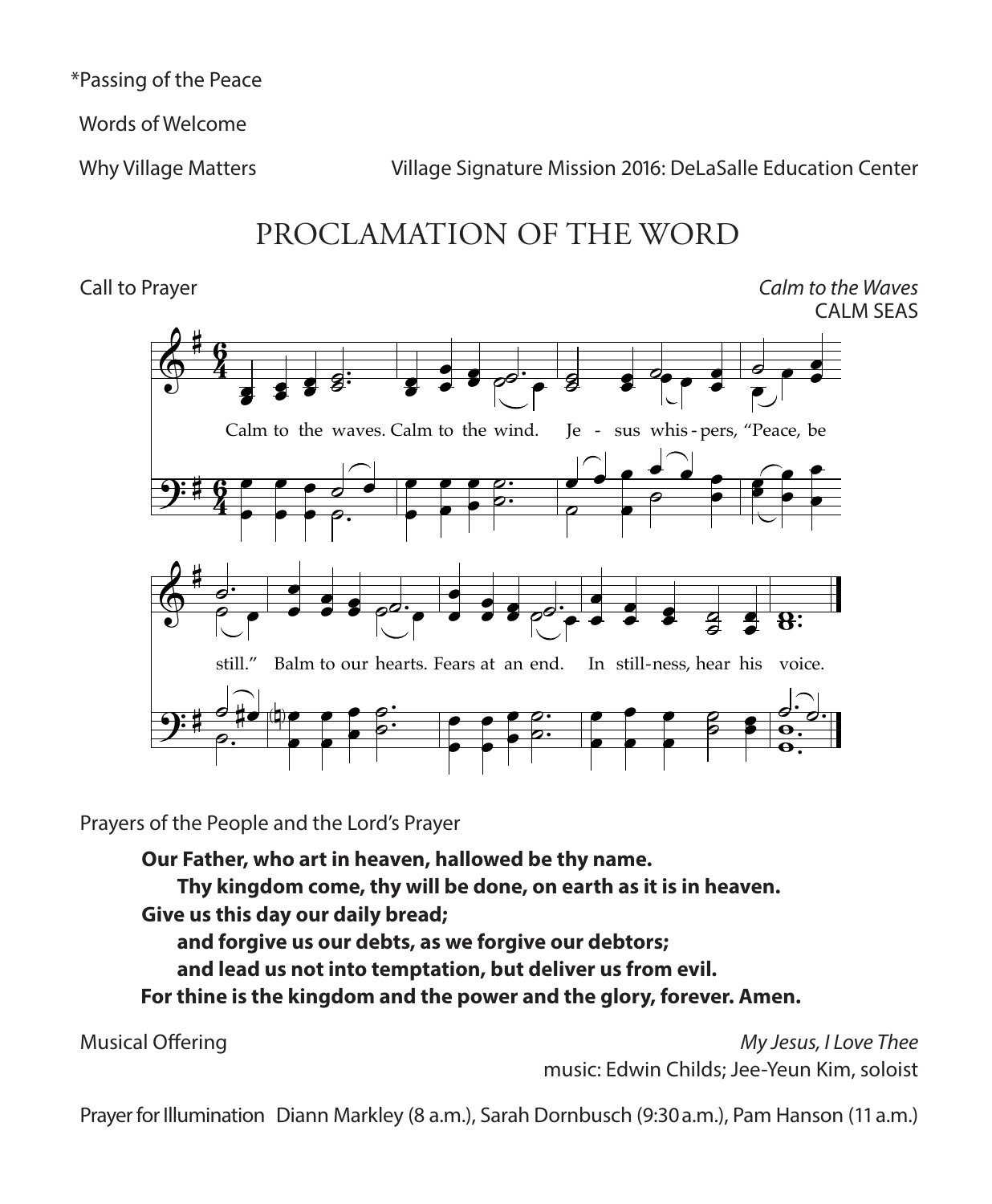$\overline{9}$ 

 $\overline{9}$ 

 $\Gamma$ 

meers on a Weary World Dawns on a Weary World Dawns on a Weary World Dawns on a Weary World Dawns on a Weary World Dawns on a Weary World Dawns on a Weary World Dawns on a Weary World Dawns on a Weary World Dawns on a Wear RECESS!!!

**Sermon RECESS!!!** RECESS!!! RECESS: Rev. Tom Are, Jr.

### RESPONSE TO THE WORD RESPONSE TO THE WORD G D  $\sim$   $\sim$   $\sim$   $\sim$ C RESPONSE TO THE WORD  $\frac{1}{2}$  $\mathbf{r}$  w  $CDTO$   $TITID$   $WLO$

\*Hymn *Light Dawns on a Weary World* Light Dawns on a Weary World C TEMPLE OF PEACE Light Dawns on a<br>TEMP בצע<br>Light Dawns on a<br>דבאם

*lom.*

 $\overline{ }$  -  $\overline{ }$   $\overline{ }$  -  $\overline{ }$   $\overline{ }$  -  $\overline{ }$   $\overline{ }$  -  $\overline{ }$   $\overline{ }$  -  $\overline{ }$   $\overline{ }$  -  $\overline{ }$   $\overline{ }$  -  $\overline{ }$  -  $\overline{ }$  -  $\overline{ }$  -  $\overline{ }$  -  $\overline{ }$  -  $\overline{ }$  -  $\overline{ }$  -  $\overline{ }$  -  $\overline{ }$  -  $\overline{ }$  -  $\over$ 

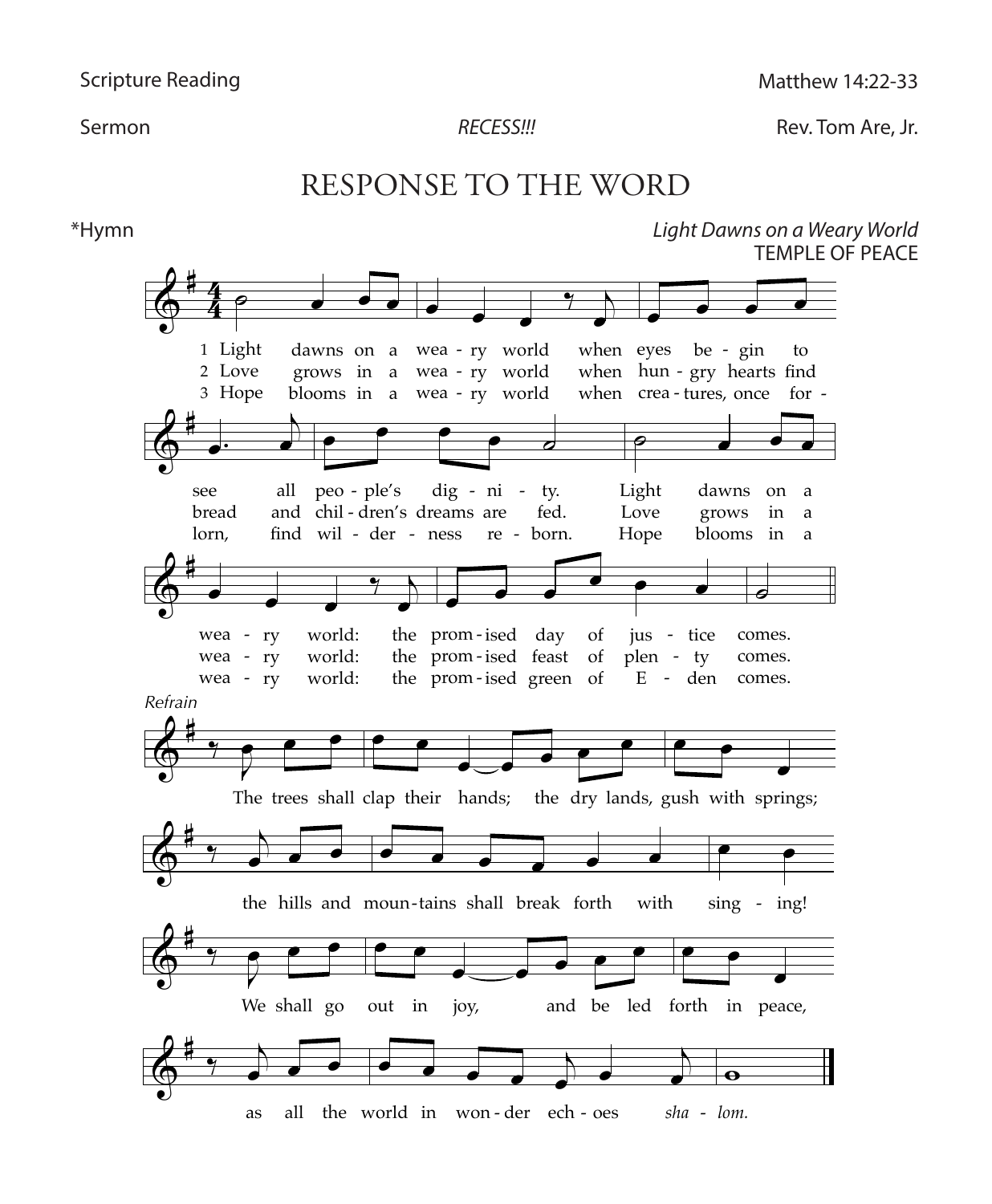### Hark, *I Hear the Harps Eternal*<br>Fark, American Hymn arr by Alice Parker Early American Hymn, arr. by Alice Parker œ œ .<br>د ا ۹ ו<br>Cc E<br>C κ<br>Η œ e<br>ገ, œ "<br>⊾ *Hark, I He*<br>,arly American Hymn

\*Response *Doxology* OLD HUNDREDTH

### **Praise God from whom all blessings flow; Praise Christ, all people here below; Praise Holy Spirit evermore; Praise Triune God, whom we adore. Amen.**

### \*Prayer of Dedication  $\frac{1}{2}$

\*Hymn *All Who Love and Serve Your City*  All Who Love and Serve Your City 351 Em **CHARLESTOWN** All March 2012 and Server World Who Love and Server World War City 3511 and Server World War City 3511 and Server W<br>The Server World War City 3511 and Server World War City 3511 and Server World War City 3511 and Server Wo



Congregational Meeting (11 a.m.) *Guitar chords do not correspond with keyboard harmony.*

\*Benediction *Guitar chords do not correspond with keyboard harmony.*

\*Response

Bless the Lord, my soul, and bless God's holy name. Bless the Lord, my soul, who leads me into life. se<br>Bless the Lord, my soul, and bless God's holy name. Bless the Lord, my soul, who leads me into life.

### $*$ Postlude  $\mathcal{L}_\mathcal{L} = \mathcal{L}_\mathcal{L} = \mathcal{L}_\mathcal{L} = \mathcal{L}_\mathcal{L} = \mathcal{L}_\mathcal{L} = \mathcal{L}_\mathcal{L} = \mathcal{L}_\mathcal{L} = \mathcal{L}_\mathcal{L} = \mathcal{L}_\mathcal{L} = \mathcal{L}_\mathcal{L} = \mathcal{L}_\mathcal{L} = \mathcal{L}_\mathcal{L} = \mathcal{L}_\mathcal{L} = \mathcal{L}_\mathcal{L} = \mathcal{L}_\mathcal{L} = \mathcal{L}_\mathcal{L} = \mathcal{L}_\mathcal{L}$ MUSIC: *The United States Sacred Harmony,* 1799; harm. Carlton R. Young, 1964 *Text © 1969 Stainer & Bell, Ltd. (admin. Hope Publishing Company) Text © 1969 Stainer & Bell, Ltd. (admin. Hope Publishing Company) Music Harm. © 1965 Abingdon Press (admin. The Copyright Company)*

\**All who are able may stand Text © 1969 Stainer & Bell, Ltd. (admin. Hope Publishing Company) Music Harm. © 1965 Abingdon Press (admin. The Copyright Company)* 

Offertory

\*Response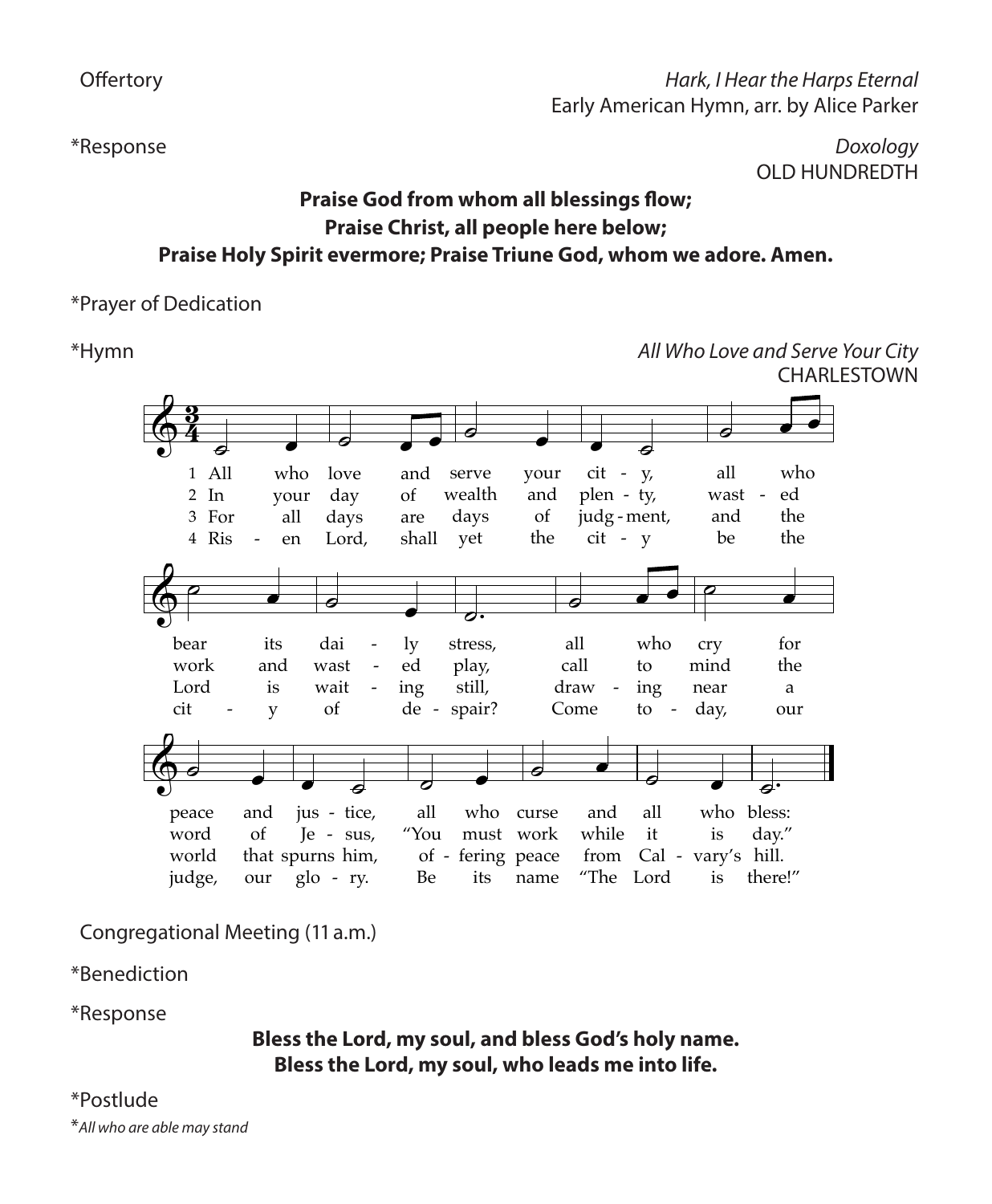The following are daily Bible readings offered for your own personal devotion. You are invited to read the text, think about the reflection and questions and allow these to lead you in a time of prayer. Pray for your own journey of faith. Pray for Village Church and our mission. Pray for God's world.

### **Monday, Sept. 14 Matthew 13:1-9**

One of the ways I believe Jesus would have appreciated RECESS, is he often chose to embrace the crowds. And in the crowds he would have met all types of personalities, not just the ones of his own choosing. His characterization of the different types of soil is an illustration of the extravagant grace God revealed to us in Christ. God's grace is never limited to only a few, but reaches all areas of growth, even areas that seem barren.

### **Tuesday, Sept. 15 Matthew 13:10-17**

I once heard a seminary professor say in one of her sermons, "We all live in a Parable Universe." She was teaching her students the serious, yet playful, nature of Jesus's teaching through parables. Her message was how Jesus's parables are intended to draw us in, and how we locate our own life story in them. We all have parables to share from our own life experiences. If we only have eyes to see them, and ears to hear them.

### **Wednesday, Sept. 16 Matthew 13:24-30**

God's playground of creation is a place of imaginative play, digging in the sandbox together, and hanging upside down and giggling. But it is also a place of bullying, and tantrums and someone taking our toys. This passage reminds us that it is not our job to be God's playground monitor. It is only our job to treat each other justly with respect and love. For it is only God who knows the truth of our hearts.

### **Thursday, Sept. 17 Matthew 13:31-33**

This parable reminds us of the moment we realize we have the capacity for grace. Faith the size of a mustard seed might also be interpreted as seeds of grace we can sow, or show, to each other. Who hasn't experienced that moment when a young child approaches another child who hasn't anyone to play with and says, "Let's swing together!" Sowing our own seed of grace has the ability of showing one another a foundation of faith we all can journey on.

The ultimate playground game has to be hide and seek. And God, who is revealed to us through the person and act of Jesus Christ, must be the master-seeker. That there is nothing, and no place, that can hide us from the love of God in Jesus Christ. In Jesus's parables much is hidden and much is revealed. In our ambiguity of faith, what is revealed to us is the mystery of God's love for a world that is both beautiful and broken.

All of Jesus's parables express a treasure that God's kingdom is, and will be. But these two short verses speak of how we will experience such a pearl of wisdom. I recall watching my daughter spend hours searching through a sea of pebbles only to find one true stone to be her favorite, to keep and treasure it. If only we all could search for God's loving sovereignty and reign, as such. Knowing that only the One who touches our hearts matters more than all the other rocks along the path.

### **Friday, Sept. 18 Matthew 13:34-35**

### **Saturday, Sept. 19 Matthew 13:44-46**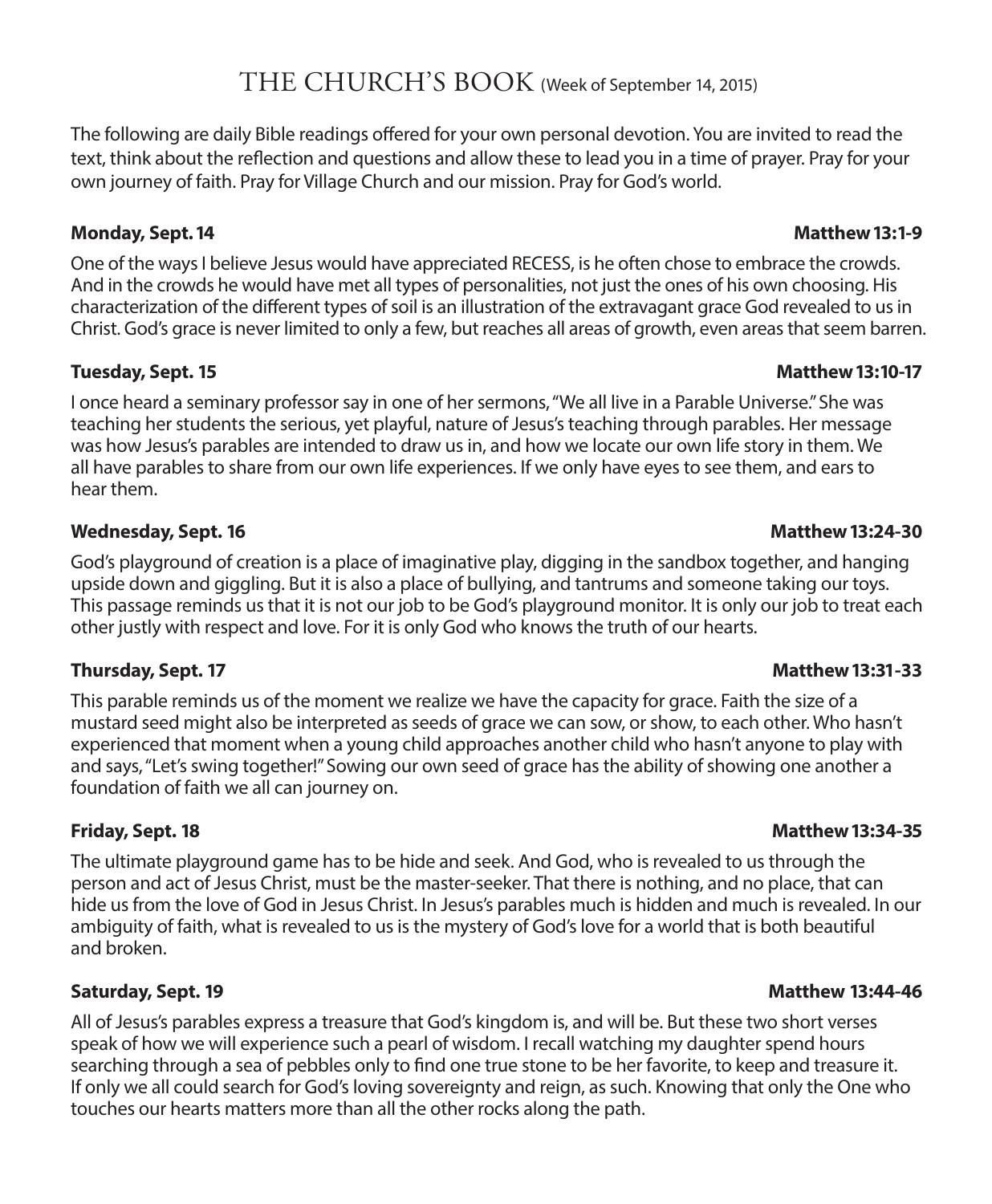## TODAY AT VILLAGE

**WELCOME TO VILLAGE CHURCH!** Please join us every week. Coffee and lemonade are available in Rooms 232 and 233 following worship services.

**TAIZÉ WORSHIP SERVICE TODAY** - If you are looking for a quiet, contemplative worship experience, please join us for our Taizé worship service today at 5 p.m. in the Chapel. The service includes scripture, silence, some songs and sharing communion.

**DELASALLE -** We are pleased to welcome Village Church's Signature Mission for 2016. Mark Williamson, executive director of DeLaSalle Education Center, will speak during services about its Parent and Child Education Support (PACES) program. DeLaSalle is the only charter high school in the state of Missouri dedicated to serving the high risk urban core. The PACES program is an on-site early childhood education program for teen parents, serving their infants and toddlers ages six months to three years.

**MAKE VILLAGE HISTORY AND SIGN THE BEAM** – Be sure to stop by the Chapel door entrance to sign the beam that will be the main doorway beam for the new Welcome Center. The beam is on two saw horses outside the Chapel entrance. You can't miss it. This is your last chance to SIGN THE BEAM!

## CHILDREN AND FAMILY MINISTRY

**SUNDAY SCHOOL FOR PRESCHOOL** - Village Church Weekday Preschool started this week. Parents may check in their preschool age child on the first floor in the Preschool wing. Church school classes are available 9:30 a.m and 11 a.m.

**VILLAGE CHURCH PRESCHOOL** started last week. If you know of a 3, 4 or 5-year-old who would like to join us, please contact terri.gaeddert@villagepres.org or call 913-671-2338.

**KIDS' KINGDOM** - Today we kick off a new school year. Please note the following changes:

**K-1ST GRADE** have brand new curriculum! Kindergarten meets in Room 311. 1st Grade meets in Room 303.

**2nd – 5th GRADES** - Sign-in elementary (2nd-5th) aged students on the 3rd floor. Check the large bulletin boards located in the Children and Family wing for each grade's class location. 9:30-10:30 a.m.

**CLUB V6 (6TH GRADE)** - Fun and relevant discussions for today's 'tweens. 9:30-10:30 a.m. in Room 302.

**PARENTS OF 3RD GRADERS** - Bible presentation has been postponed to Sunday, Oct. 25.

**PARENTS OF 6TH GRADERS** - Help us plan the monthly social activities for our 6th graders. Join us for pizza and planning in Room 302 on Sept. 20 following the 11 a.m. service. RSVP at 913-671-2355.

## ADULT EDUCATIONAL MINISTRY

**GROWING TOGETHER** class is for adults in their 40's and 50's who are interested in growing together in context of their families. Facilitated by Lawrence Andre. September-May, 9:30 a.m. in Room 124.

**The FALL 2015 VILLAGE U** Catalog is now available, and registration is open. Enroll online at villagepres. org, by email marianne.weber@villagepres.org, call 913-671-2333 or in person in Room 119 at Village.

### **UPCOMING VILLAGE U COURSES:**

**Sermon Conversations, Wednesdays, Now-Sept. 30** - Michael and Diana Bay will lead conversations of Rev. Tom Are's 2012 sermon series "Free To Be Me." Each Wednesday participants will view and discuss a sermon in this series. 5-6 p.m. in Room 232.

**Short Stories by Jesus: The Enigmatic Parables by a Controversial Rabbi, Wednesdays, Sept. 16-30** Amy-Jill Levine interweaves history and spiritual analysis to explore Jesus' most popular teaching parables, exposing their misinterpretations and making them lively and relevant for modern readers. Taught by Gus Breytspraak. 5-6 p.m. in Room 132.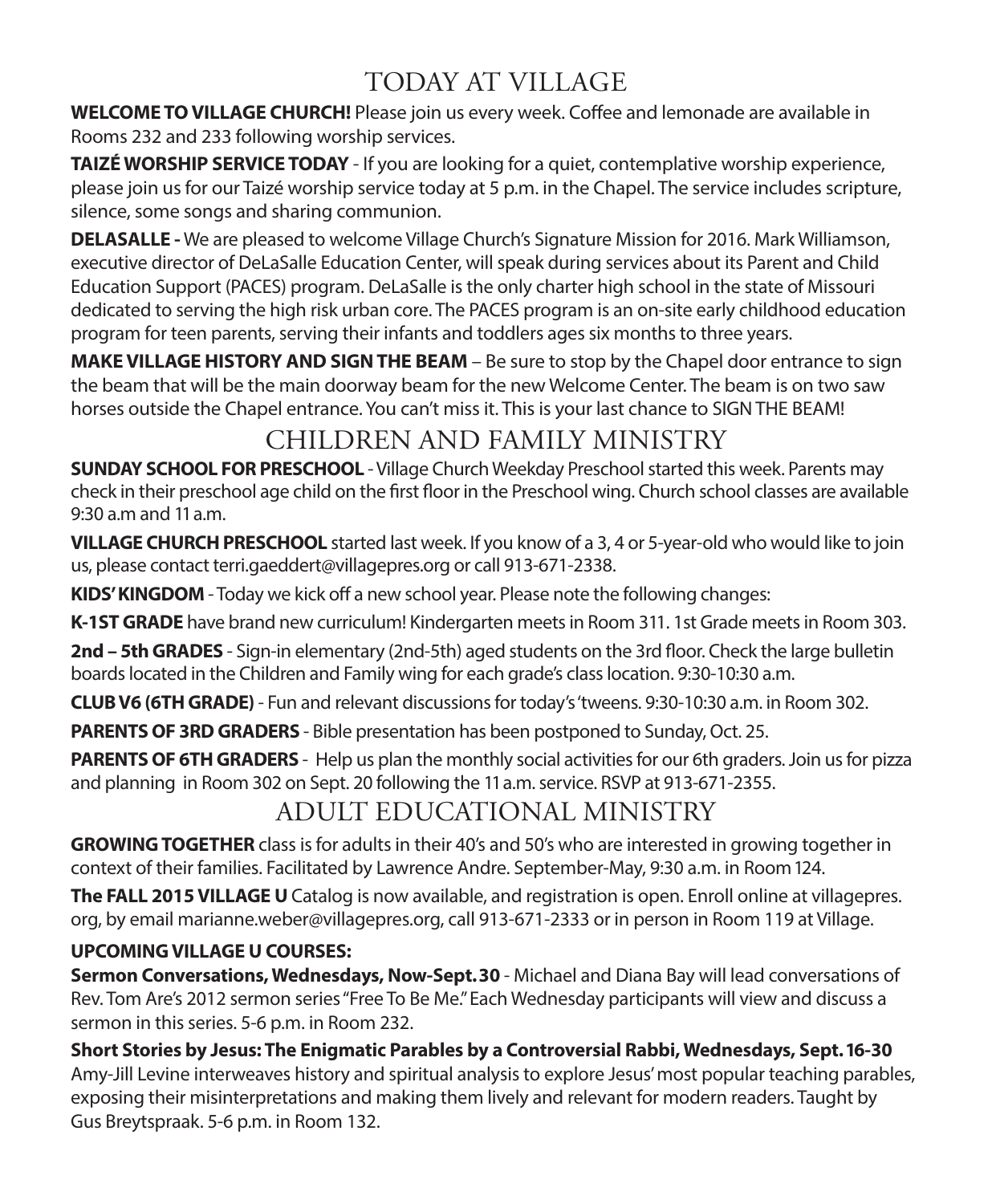### **School of Theology, Presbyterians, Puritans, and Anglicans in 17th-Century Virginia, Wednesdays,**

**Sept. 23-Nov. 4** - The religious landscape of colonial Virginia was marked by a surprising degree of diversity during the seventeenth century. Taught by Rev. Dr. Lonnie Lee. 6:30-8 p.m. in Room 127.

## CONNECTIONAL MINISTRIES

**WEDNESDAY NIGHT DINNERS, SEPT. 16** - The menu is beef stroganoff, egg noodles, roasted vegetable stew with quinoa, salad bar, dessert. Price is \$7 for full buffet, \$6 for salad bar, dessert & drink, \$3 – children ages 3-10, ages 2 & under are free. Call 913-671-2334 or email stacy.fischer@villagepres.org, or go to villagepres.org under Connectional Ministries to make a reservation.

**AGE 60'S DINNER** - Join us at 5:30 p.m. on Friday, Sept. 18, at the Red Snapper Pan-Asian Bistro at 8430 Ward Parkway. Check out the menu at kcredsnapper.com. Reservations are under "Village Church." Each person is responsible for their own tab. RSVP to Stacy at 913-671-2334 or stacy.fischer@villagepres.org.

**EXCITING VILLAGE CHURCH TOURS** - **Christmas Markets of Germany:** Dec. 3-13, 2015 - Visit the charming villages in Bavaria where the fun Christkindlmarkets began and see the breathtaking Alps and Munich. **Autumn in Amalfi and Sicily with Rev. Jay McKell & Elizabeth McKell:** Oct. 26 – Nov. 7, 2016 - This tour visits sun-drenched Sorrento and the stunning Amalfi Coast then to vibrant Sicily. **Come to a tour information meeting at 4 p.m. Sunday, Oct. 4**, in Room 132 or email Lisa@LisaBallTravelDesign.com.

### ENVIRONMENTAL ACTION COMMITTEE

**ELECTRIC CARS ON DISPLAY AT VILLAGE SEPT. 16** - Local electric car enthusiasts will display their vehicles (including a Tesla!), answer questions and get you revved up to consider whether an electric car would fit into your lifestyle. Cruise through the south parking lot at Village Church from 4:30-8 p.m. on Wednesday, Sept. 16, and enjoy the weekly dinner while you are there. The Environmental Action Committee sponsors this annual event during National Drive Electric Week. Contact Al Pugsley at apphs58@yahoo.com or 913-226-7725 for more information.

**HEALTH OF BRUSH CREEK NEXT TO VILLAGE CHURCH** - Under the auspices of The Blue River Watershed Association, with funding from an EPA Urban Waters grant, a team of students and their advisor from Indian Hills Middle School has been testing water in Brush Creek. Come hear their findings at 6:30 p.m. Thursday, Sept. 17, in Room 127. By using an experiential approach and involving critical-thinking skills, the students have gained an appreciation for water as a natural resource and its intrinsic worth, teaching them environmental stewardship. Sharing this appreciation and knowledge with others through community presentations will help students create a legacy of understanding and earth care.

**SHOE-IN IN OCTOBER** - During the month of October, the Environmental Action Committee is partnering with Shawnee Community Services to hold its third Shoe-In. Bring your gently used footwear to church, and place them in the barrels that will be located inside the south entrance of the church and near the north ramp door on the ground floor. **The first Sunday for pick up is Oct. 4**. All sizes and types are needed. Shawnee Community Services will be re-distributing these shoes free to those in need in the Kansas City area. Call Bob Siemens at 913-268-5107 for more information.

### MISSION

**FOOD PANTRY** – A reminder from the Food Pantry that next Sunday, Sept. 20, is PEANUT BUTTER SUNDAY! Plan to bring a couple of jars of this staple in the clients' diet on that day. The wishes this week are for all varieties of pasta and spaghetti sauce (no glass jars, please). Plastic grocery bags are no longer needed thank you. The Clothes Closet will continue to accept summer clothing until the end of September.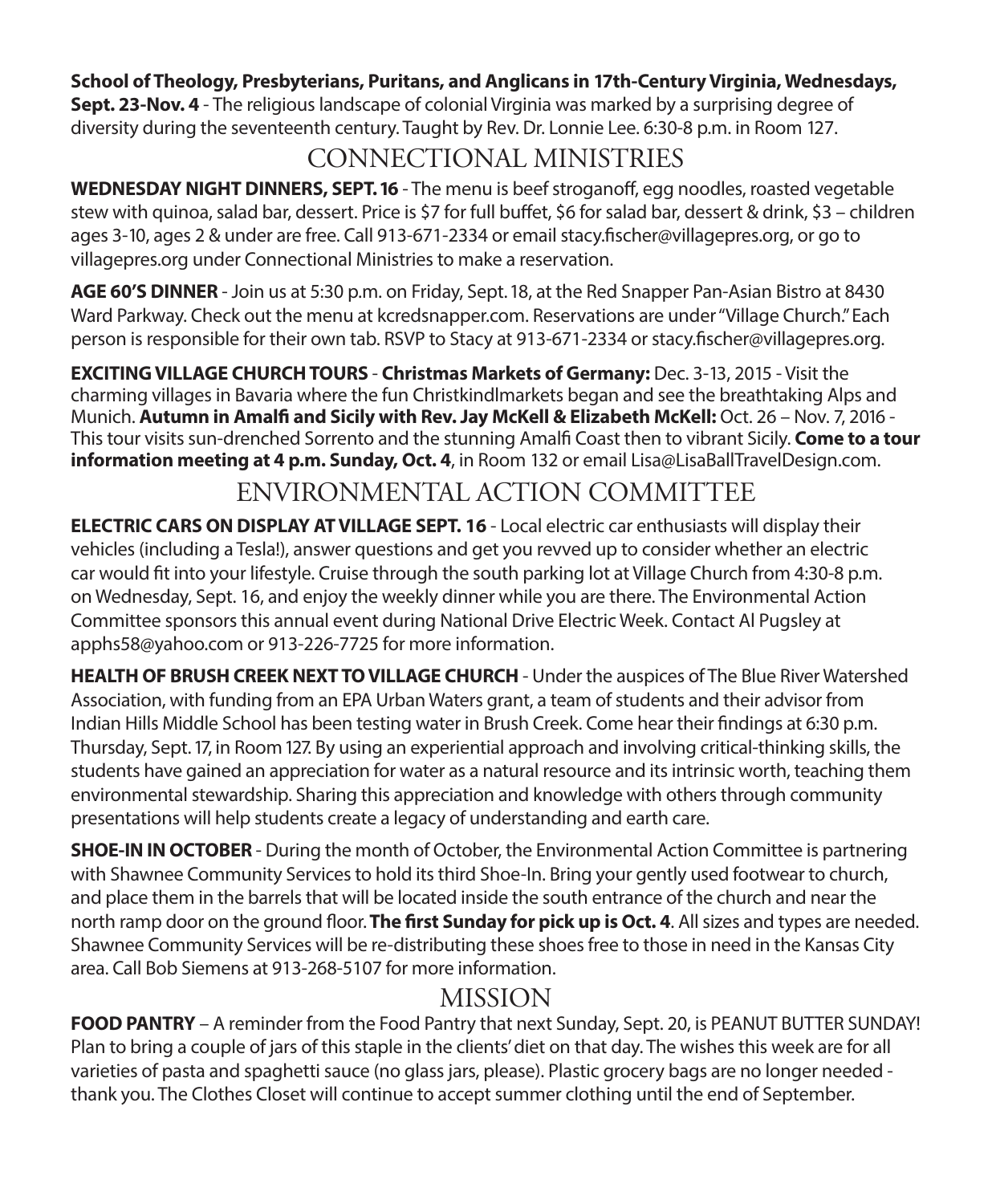## MUSIC MINISTRY

**A CONCERT OF INSPIRATIONAL JAZZ SUNDAY, OCT. 4** – Come enjoy the dynamic duo of Eugene Lowry, piano, and Tyrone Clark, on bass, in concert at Village Church at 3 p.m. Sunday, Oct. 4. The concert is free and will be in Friendship Hall.

**FESTIVAL OF FAITHS "TRANSFORMATIVE STORIES," 7 P.M. WEDNESDAY, OCT. 28** - Jill Bolte Taylor (best-selling author of *My Stroke of Insight*) and Grammy award-winning Carrie Newcomer present "Transformative Stories" from 7-9 p.m. Wednesday, Oct. 28, at Unity Temple on the Plaza. Two powerful voices explore the intersection of science and spirituality . . . body and spirit . . . and weave a seamless story of insight into the wonders of the human brain and the marvels of the human spirit. The event is presented by the Kansas City Festival of Faiths. Tickets, \$20 in advance/\$25 at door, are available at festivaloffaithskc.org.

## PASTORAL CARE AND COUNSELING

**CAREER CENTER STARTS TOMORROW** – If you are looking for a new job, come to the next Career Center series. Classes begin at 6:30 p.m. tomorrow, Sept. 14, in Room 232. Contact Linda Alley at linda.alley@villagepres.org or 913-671-2327 if interested.

**FAMILIES FOR MENTAL HEALTH MEET SEPT. 17** - Erika Immenschuh, from Johnson County Mental Health, will discuss personality disorders at 7 p.m. on Thursday, Sept. 17, in Room 127. After the presentation, please stay if you'd like to participate in a "share and care conversation." Village members and the public are all welcome to come.

**CLASSIC CITIZENS CELEBRATION** - If you are 75 years older or better, you are a Classic Citizen! You're invited to the Classic Citizens Celebration from 1:30-3:30 p.m. on Thursday, Sept. 24, in Friendship Hall. Visit and reconnect with friends, hear all the latest about Village Church and enjoy delicious food and drinks. A ride to and from the church is available upon request. RSVP to Linda Alley at 913-671-2327 or linda.alley@villagepres.org.

**AV TECHNICIANS NEEDED** - If you're tech savvy and familiar with both PC and Apple products, we need your assistance. Grieving families often wish to share videos or photos during a loved one's memorial reception. If you'd occasionally be willing to help facilitate this, contact Linda Alley at linda.alley@villagepres.org or 913-671-2327.

## PRESBYTERIAN WOMEN

**OPERATION BREAKTHROUGH READING PROGRAM - MAKE A DIFFERENCE!** Men and women volunteers are needed on Wednesday mornings from 9:30-11 a.m. Sept. 23-Oct. 28. A complimentary orientation breakfast is at 8:30 a.m. on Sept. 23. Contact Cindy Whitham ciwhitham@aol.com or 913-262-3062 for info. Child care is available. Call Pam at 913-671-2352 to make a reservation by the Wednesday prior to the day you plan to volunteer.

**WOW LUNCH IN A CASTLE** - WOW (Women of Wisdom) cordially invites all ladies to have lunch at noon on Wednesday, Sept. 16, at Renee Kelly's Harvest, an upscale Farm-to-Table restaurant in Caenen Castle, 12401 Johnson Drive in Shawnee. RSVP by tomorrow, Sept. 14, to Marvie Sneegas, sneegi@kc.rr.com, 913-209-9608, or to Diane Lee, dianelee@att.net, 913-432-4321. One carpool will leave the church at 11:20 a.m.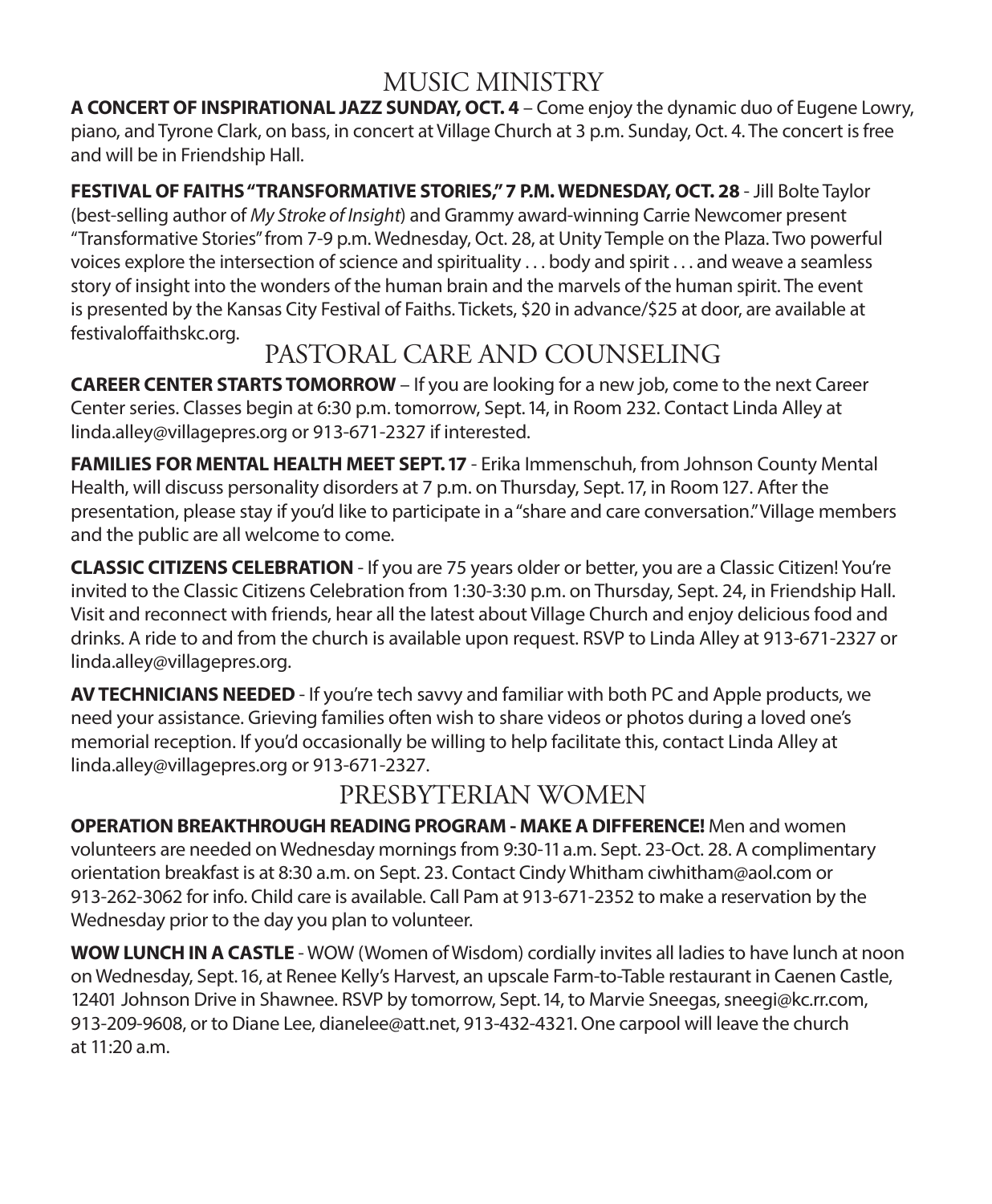## SOCIAL WITNESS & ADVOCACY

**"THE GREAT AMERICAN REFUGEE CRISIS"** - A dinner and panel discussion will be held at Village on Tuesday evening, Oct. 13. Immigration attorneys Angela Ferguson and Catalina Velarde and Rev. Rick Behrens will discuss: What happens to undocumented immigrants and families who are detained at the U.S. border and also others who successfully cross the border and take up precarious living arrangements in communities across the U.S.? Cost is \$5 per person for dinner. Call Marianne Weber at 913-671-2333 by Oct. 2 to make a reservation.

## YOUTH MINISTRY

**HIGH SCHOOL & MIDDLE SCHOOL SUNDAY SCHOOL** - meet in the Youth Loft at 9:30 a.m. Room 333. **CHEER AND GPS KICKOFF** – We will be having both our CHEER and GPS kickoffs this week! CHEER kickoff is tonight! 6:30-8:30 p.m. GPS kickoff is this coming Wednesday, Sept. 16, 6:30-8 p.m. in Room 333.



### **THOUGHTS FROM VILLAGE COMMITMENT**

"God gave me my money. I believe the power to make money is a gift from God to be developed and used to the best of our ability for the good of mankind."

—John D. Rockefeller